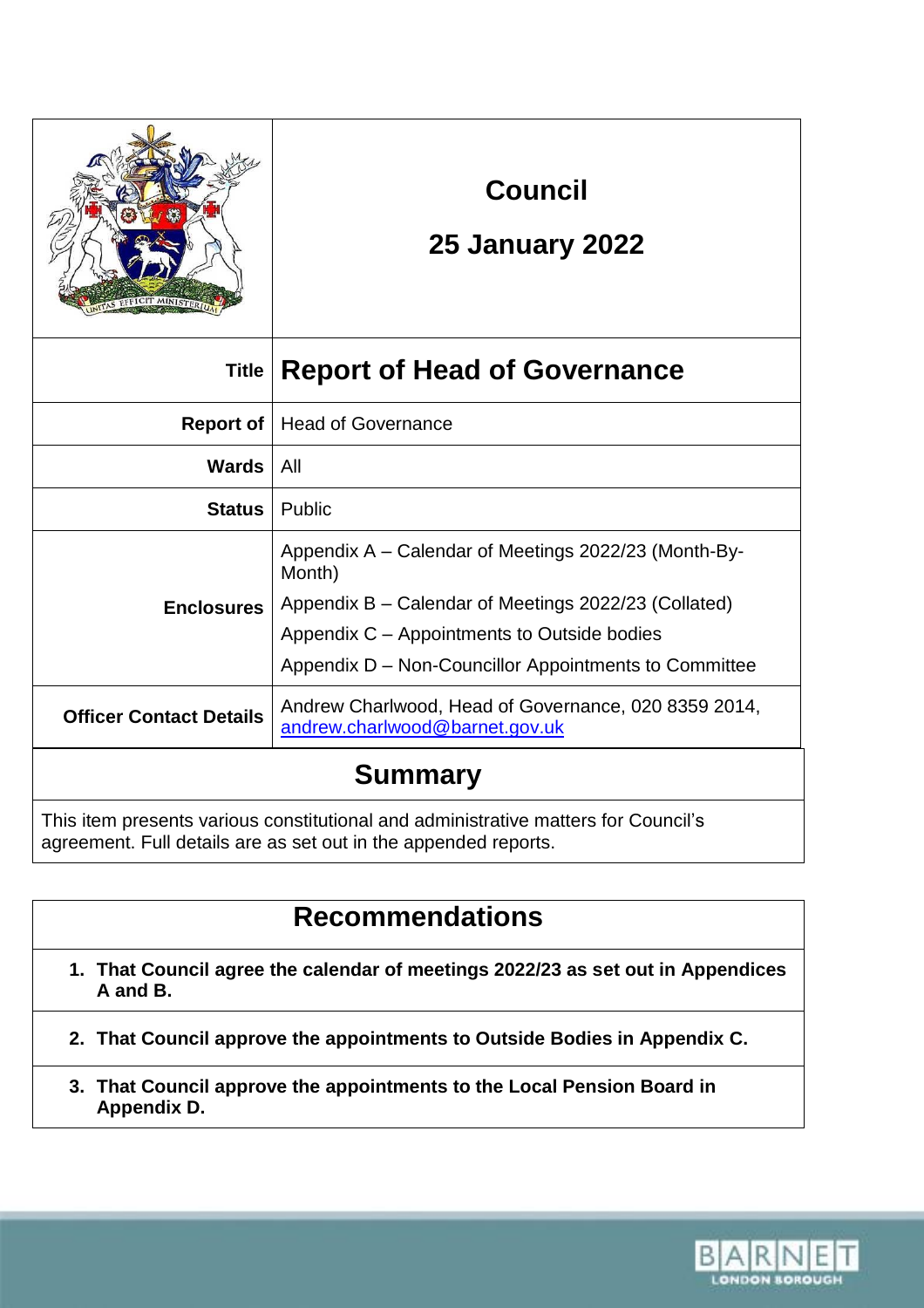## **1. WHY THIS REPORT IS NEEDED**

1.1 The Head of Governance report seeks Council's approval for various matters of business relating to the Council's statutory and constitutional functions.

## **2. REASONS FOR RECOMMENDATIONS**

2.1 As set out in the attached appendices.

## **3. ALTERNATIVE OPTIONS CONSIDERED AND NOT RECOMMENDED**

3.1 N/A

#### **4. POST DECISION IMPLEMENTATION**

4.1 Council decisions will be minuted and implemented through the Head of Governance.

#### **5. IMPLICATIONS OF DECISION**

#### 5.1 **Corporate Priorities and Performance**

- 5.1.1 None specifically arising from this report.
- 5.2 **Resources (Finance & Value for Money, Procurement, Staffing, IT, Property, Sustainability)**
- 5.2.1 There are no specific financial implications from the changes in the appendices. All changes will be funded from the Council's budget.

#### 5.3 **Social Value**

5.3.1 N/A

### 5.4 **Legal and Constitutional References**

- 5.4.1 Council Constitution, Article 4, Full Council, Council has responsibility for "agreeing and amending the terms of reference of committees, deciding their composition and making appointments to them."
- 5.4.2 As outlined in Article 4, The Full Council, Council has responsibility for "approving the Member and officer appointment to outside bodies and external organisations on the recommendation of the Group secretaries or Chief Executive."

#### 5.5 **Risk Management**

5.5.1 None specifically arising from this report.

#### 5.6 **Equalities and Diversity**

5.6.1 None specifically arising from the report.